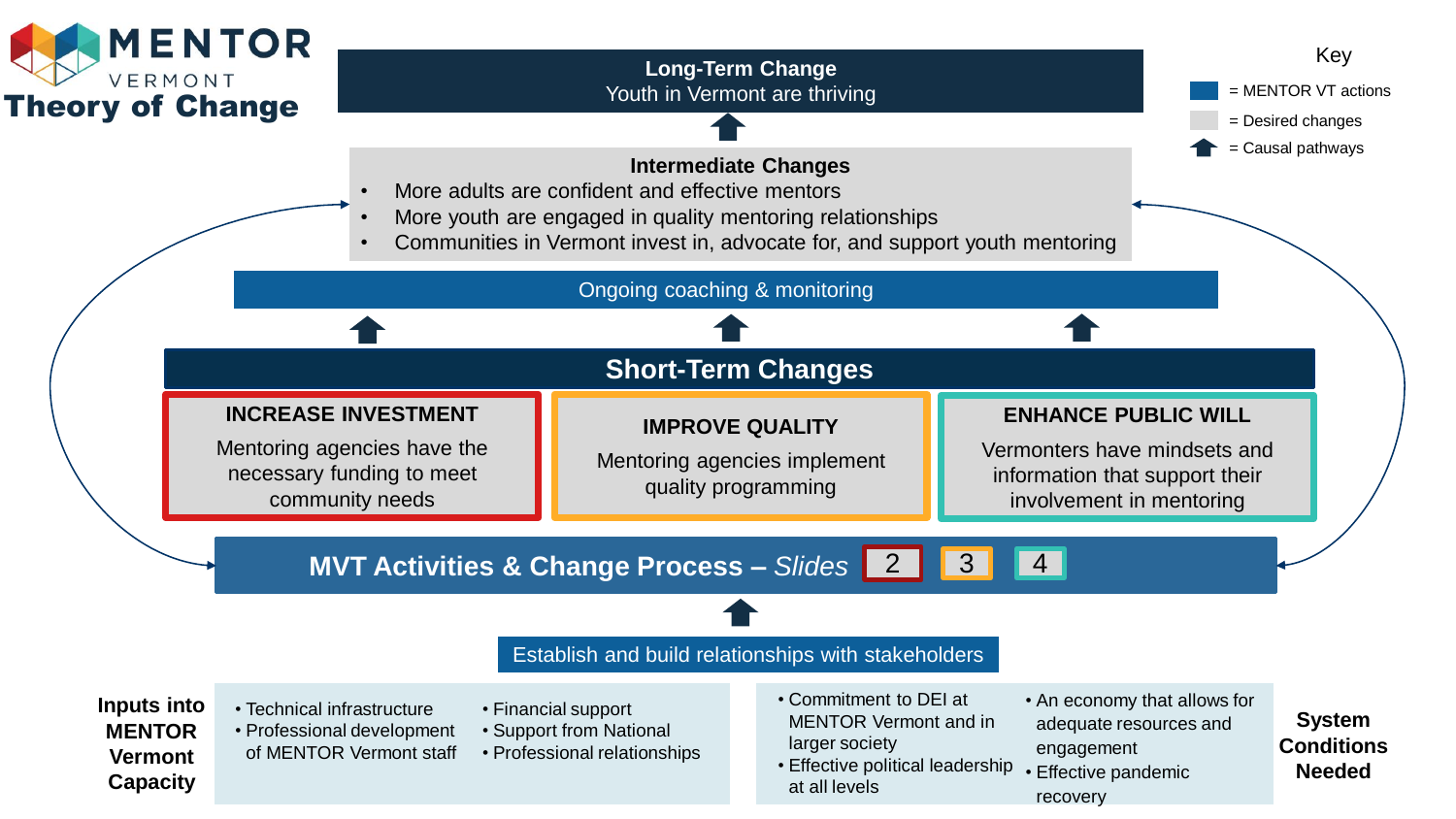## **INVESTMENT** Short-term Change Process Key



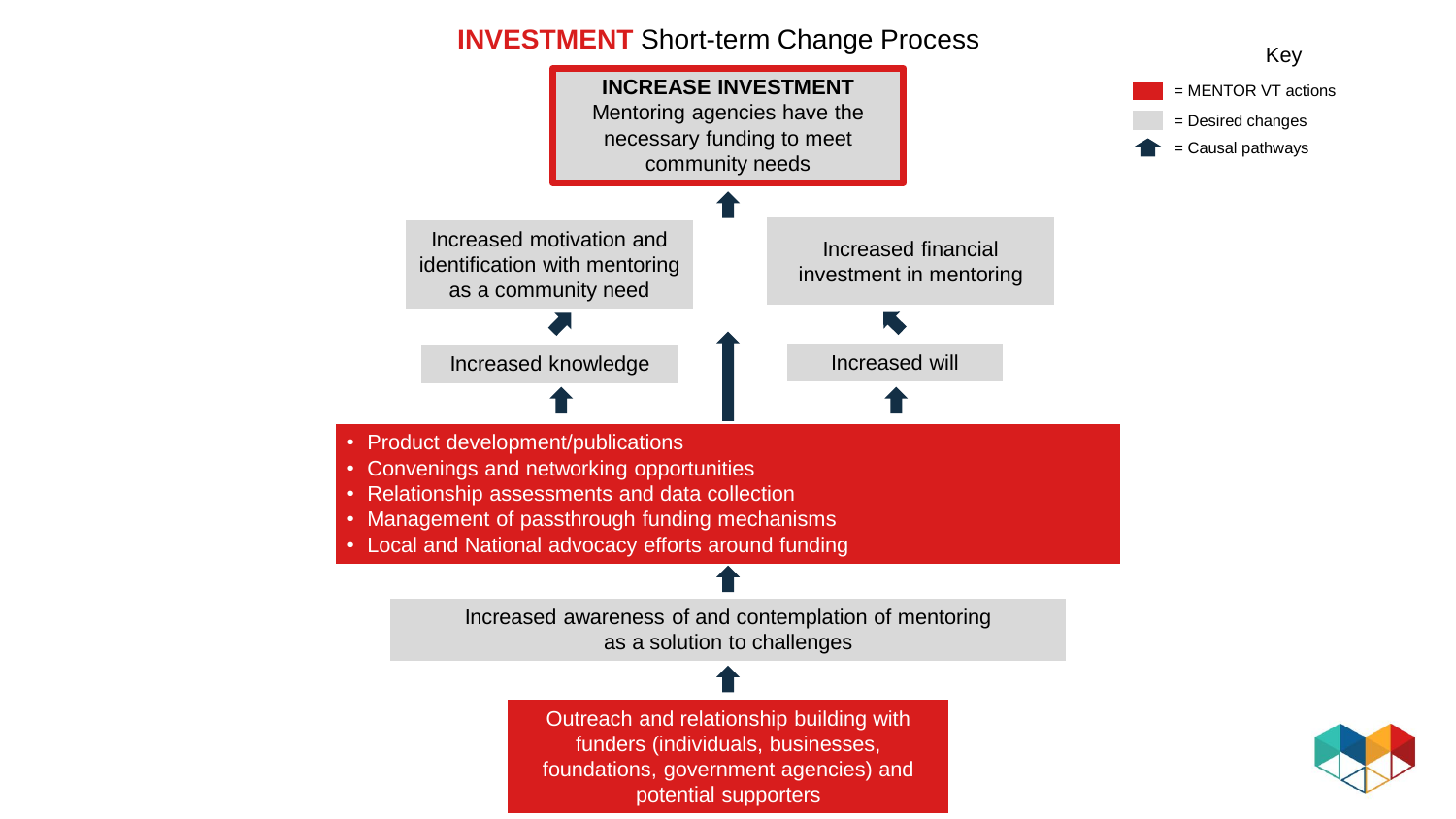## **QUALITY** Short-term Change Process Key



Establish and maintain relationships with mentoring agencies and staff